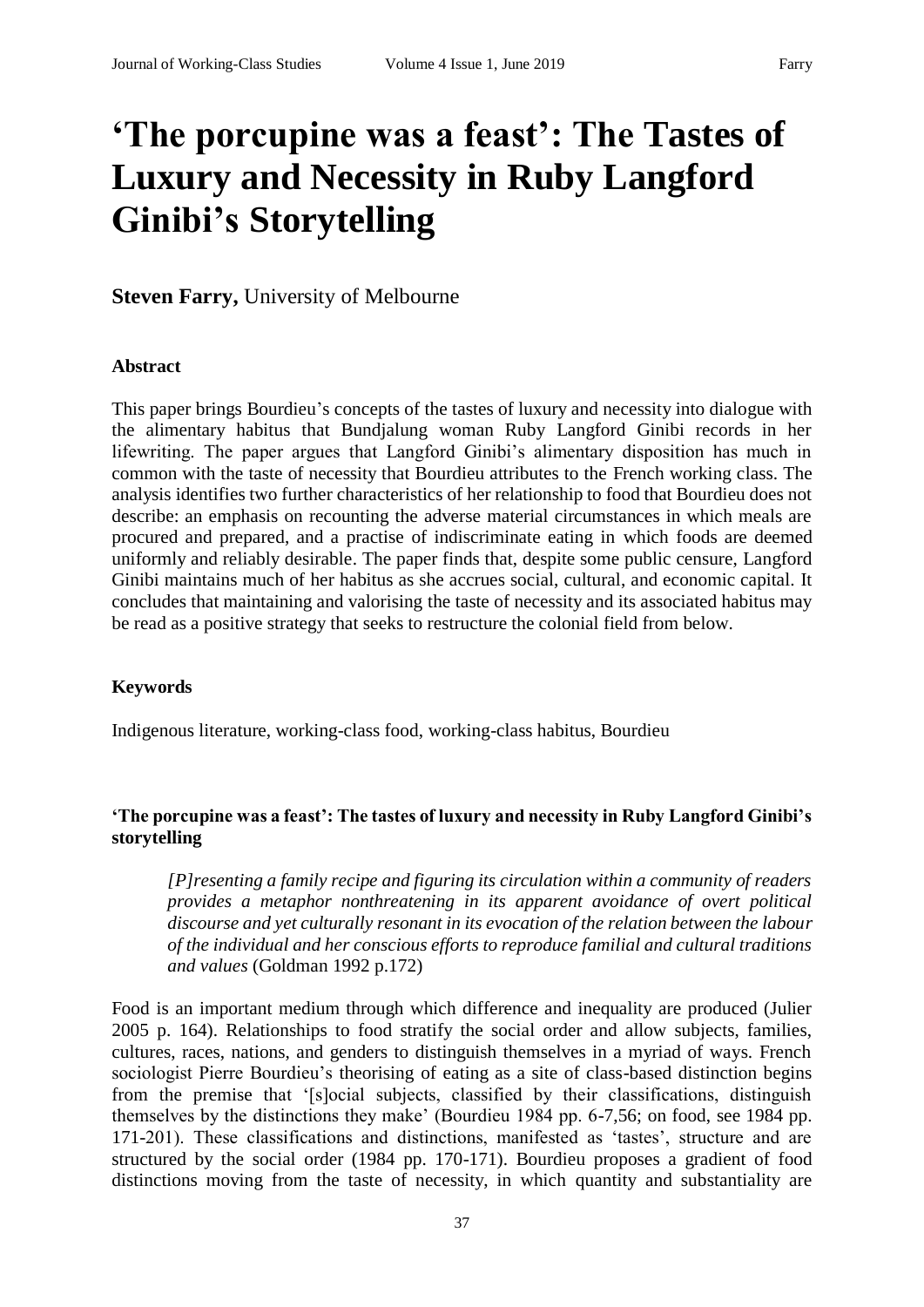valorised, to the taste of luxury, 'which shifts the emphasis to the manner (of presenting, serving, eating etc.) and tends to use stylized forms to deny function' (1984 pp. 6-7). Such tastes and dispositions are the respective provinces of the working class and the *bourgeois*. Bourdieu also alludes briefly to a sub-proletariat characterised by 'absolute poverty and insecurity' and grounded in 'an inescapable deprivation of necessary goods'; these conditions generate a habitus involving 'a form of adaptation to and consequent acceptance of the necessary…a resignation to the inevitable' that represents one pole of the taste of necessity (1984 pp. 395, 372).

In Australia, scholars assessing the portability of Bourdieu's concepts and theories of the social order identify the need to explore Indigeneity's irrupting and mediating effect on the colonial field (Bennett et al 2013 pp. 145-146). To advance this work, the following paper brings Bourdieu's concepts of the tastes of luxury and necessity into dialogue with the alimentary habit(u)s that Bundjalung<sup>1</sup> woman Ruby Langford Ginibi records in her texts *Don't Take Your Love to Town* (1988), *My Bundjalung People* (1994), *Haunted by the Past* (1999), and the collections of stories and sketches *Real Deadly* (1992) and *All My Mob* (2007). The paper argues that Langford Ginibi's alimentary disposition has much in common with the taste of necessity that Bourdieu attributes to the French working class: a sense of food as 'the primary need and pleasure', an enthusiasm for eating and drinking well (i.e. heartily), a convivial approach to meals as informal and communal occasions<sup>2</sup>, and a preference for '[p]lain speaking, plain eating' (1984 pp. 178-180,194-196). It identifies two further characteristics of her relationship to food that Bourdieu does not describe: an emphasis on recounting the adverse material circumstances in which meals are procured and prepared, and a practise of indiscriminate eating in which foods are deemed uniformly and reliably desirable.

In addition to exploring the parameters of Langford Ginibi's alimentary habitus, the paper observes that she accrues social, cultural, and economic capital (and thus improves her position in the social order) while expressing the taste of necessity. This suggests a devolution of Bourdieu's model, in which tastes reproduce the social order (1984 p. 372). While there is some evidence that public censure of Langford Ginibi's refusal to adopt *bourgeois* modes of food-related conduct affirms Bourdieu's theorising, the paper contends that maintaining and valorising the taste of necessity and its associated habitus may be read as a positive strategy through which capital is accrued and a restructuring of the colonial field advanced to achieve change from below.

## **Langford Ginibi and an Indigenous Australian working class**

1

Since 2008, the Australian Federal Government has published annual *Closing the Gap* reports that detail the disparities between Indigenous and non-Indigenous Australians' health and wellbeing in areas such as education, employment, and housing. *Closing the Gap 2019* reports alarming but unsurprising measures of Indigenous socio-economic disadvantage: Indigenous child mortality rates are 2.4 times the rate of non-Indigenous children, non-attendance rates of Indigenous secondary school students are 14 per cent higher than for non-Indigenous students, and Indigenous men's and women's life expectancy is 8.6 years and 7.8 years less than their

<sup>1</sup> Bundjalung Country is located on the east coast of Australia, where it bisects the border between the states of Queensland and New South Wales. It extends from Logan in Queensland to Grafton in New South Wales and inland as far as Tabulam and Baryugil.

<sup>&</sup>lt;sup>2</sup> Informality does not infer that proletarian meals are rule or values-free events. Bourdieu describes the norms that working class women are obliged to observe and the exclusionary implications of particular preferences (1984 pp. 190-191,194-195).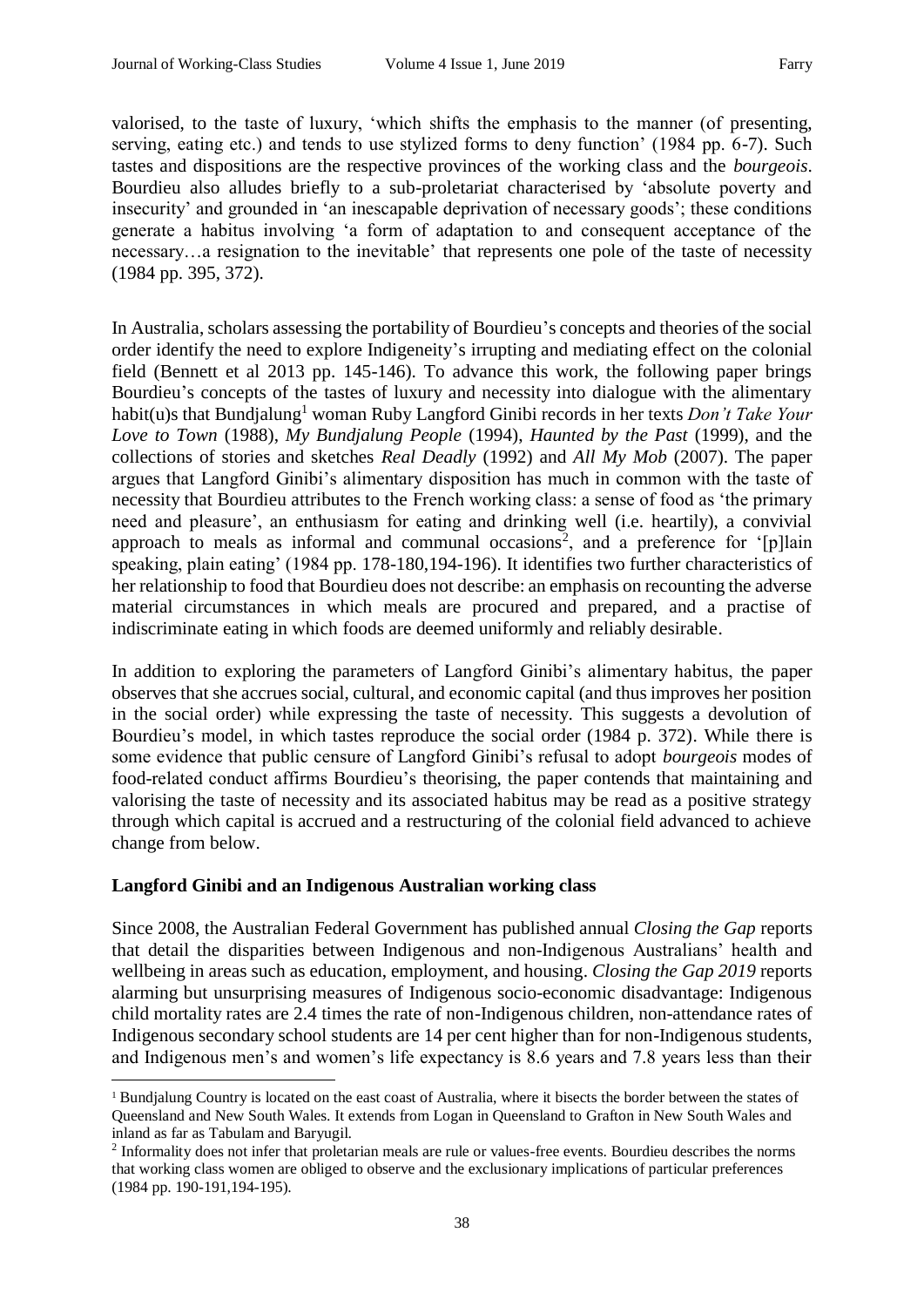1

non-Indigenous counterparts (2019 pp. 33,69,123). The reports routinely find little to no progress being made towards most of the targets set to alleviate these markers of Indigenous disadvantage.

Walter's research on Indigenous Australian disadvantage demonstrates class's limitations as a way of describing and theorising this subordinate social location (see Walter 2009, 2015; Walter & Saggers 2007; Atkinson, Taylor & Walter 2010). Walter accepts that, '[i]f a consistently shared socio-economic position can be considered the basis of social class, then Indigenous Australians form their own class, firmly wedged at the bottom of Australian society' (2009 p. 2); however, she also finds that the socio-economic measures and norms through which class is identified and produced do not validly describe lived Indigenous experience. In particular, her research shows that conditions such as poverty have particular characteristics for Indigenous people, whose experiences and circumstances are not adequately captured in Western measures and descriptors (Walter & Saggers 2007). Walter does not explore whether Indigenous middle- and working-class tastes or habitus diverge, although she contends that achieving the conventional socio-economic markers of the middle classes does not produce the concurrent privileges of health, wealth, or well-being for Indigenous subjects that their non-Indigenous peers enjoy (Walter 2015). This suggests the need to explore taste's efficacy at securing or advancing Indigenous people's claims to a desirable location within the colonial social order.

Despite Walter's reservations about class's validity as a means of describing Indigenous positions within the social order, Marxist scholars Armstrong (2005) and Kuhn (2009) have produced viable class-centric accounts of Indigenous labourers' exploitation and emancipation and considered the roles that race and racism play in advancing the capital-owning class's interests in Australia. In terms of producing and administering a proletarian Indigenous population that serves the dominant class's needs, Scott and Evans have examined the way Queensland's system of education and patriarchal management of Indigenous people aimed to create and maintain 'an underclass of obedient, underpaid labourers' (1996 p. 140). They explain how education and training provided on reserves and missions<sup>3</sup> 'neatly dovetailed with the primary needs of European employers for low-skilled, or, at best, semi-skilled black servants' (1996 p. 143). McGrath reaches a similar conclusion in her analysis of non-Indigenous representations of Indigenous labour, in which 'primitivist tropes' produce and legitimise exploitative class-based relationships (1995 p. 31). She posits that training in domestic work created a subordinate relationship between non-Indigenous employers and Indigenous menial workers that reproduced the class divides of England (1995 p. 38). Goodall's study of Indigenous women's paid and unpaid labour as carers and mothers in New South Wales in the first half of the nineteenth century argues that strategies for managing Indigenous women's reproduction, sexuality, and employment were derived from 'established mechanisms for management of white working class girls' (1995 p. 82). Like McGrath, she

<sup>3</sup> Reserves and missions were established during the early nineteenth century to protect Indigenous populations from the increasing settler population. Reserves were originally designated as areas where Indigenous people could pursue a limited hunter-gatherer lifestyle and observe traditional customs and practices; however, as State and Federal Governments adopted policies of assimilation rather than segregation they became sites of instruction and training that pursued a 'civilising' agenda. They, and church-administered 'missions' where evangelicals sought to convert and minister to Indigenous people, offered basic vocational training and instruction in Christian and European conduct, customs, and religious beliefs. During the late nineteenth century and early to mid-twentieth century, many Indigenous people were forcibly removed to and confined on reserves and missions, where punitive disciplinary measures, poor diets, and unsanitary conditions substantially diminished their quality of life. See Anna Haebich's *For Their Own Good* and Tony Swain and Deborah Bird Rose's edited collection *Aboriginal Australians and Christian Missions*. For an Indigenous perspective on mission life, see Jack Davis's *No Sugar*.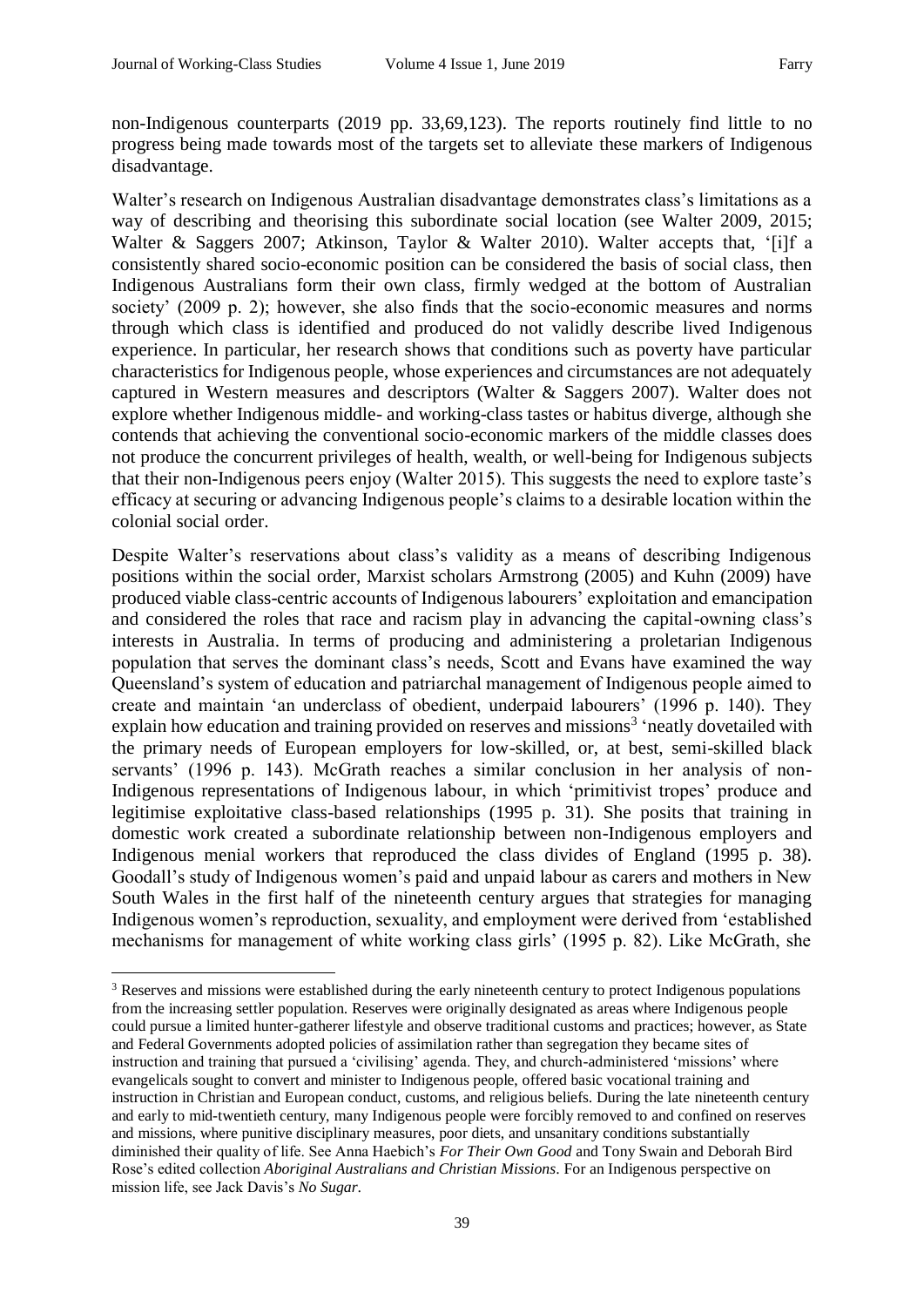finds that representations of the Indigenous population facilitated the social order's reproduction: Indigenous women's framing as negligent carers produced them as a recalcitrant underclass on which the blame for failing government policies (such as those intended to improve Indigenous infant mortality and other measures of health) could be projected. Indigenous women who performed menial and minimally paid service in white homes recall their employers' negligence and disregard for *their* well-being (see Ward 1987). Huggins (1987) has recorded Indigenous women describing the exploitative conditions—particularly the provision of low quality, limited food and segregated eating—they endured while working for middle-class non-Indigenous families. Their testimonies evidence the important material and symbolic role that food has played in producing hegemonic relations between the propertyowning class and those who labour for them. Such poor treatment led to strikes by Indigenous domestic workers, whose withholding of their labour obliged landowners' family members to perform necessary chores, leading to 'an inversion of the 'proper' class and racial order' (Haskins & Scrimgeour 2015 p. 99).

These intersections of class and race are evident in Langford Ginibi's lifewriting, which exemplifies the Indigenous Australian literary genre of relational, collaborative, and communally oriented telling of personal and national histories (see Moreton-Robinson 2000 pp. 1-3). Although *Don't Take Your Love to Town* (henceforth *Town*) does not invoke class explicitly (Syson 1993), it presents a socio-realist narrative that accords with Bourdieu's sense of working-class aesthetic and cultural preferences (1984 p. 376). *Town* describes Langford Ginibi's life of itinerant menial labour: she begins working as a maid at age 10, gives birth to her first child at 16, and supports her increasingly large family through employment as a farm labourer, fruit picker, fencer, cleaner, and garment maker. As Brewster observes, many of the experiences Langford Ginibi describes are 'shared…with white people who experienced poverty' (1996 p. 36). This facilitates *Town*'s much-commented-upon marketing as the tale of a 'battler', which has been argued to occlude some of the text's racial politics and account for its popularity in Australia (Mudrooroo 1990 p. 149; Huggan 2000 p. 48; Neville 2002 p. 214; Schaffer & Smith 2004 p. 93; cf Perera 2012 pp. 75-76). While the text suggests some equivalence between Indigenous and non-Indigenous transient workers—'[w]e stopped for supplies and then pitched a tent beside a creek on the outskirts of town…plenty of people lived like that, poor whites as well as blacks…' (1988 p. 84)—it also describes her generation of Indigenous people 'living worse than the poorest of poor whites' (1988 p. 96).

Intersecting class and race consciousness is made more explicit in *Real Deadly*, where Langford Ginibi decries the '[b]ig landowners' who 'dispossessed [Indigenous people] of the land, and everything' (1992 p.1). Its first story foregrounds the Indigenous labourers who 'built up those big stations, as cooks, stockmen, housemaids and servants' but are now living 'in poverty compared to the affluence of THE MANSIONS ON THE HILLS' (Langford Ginibi 1992 p. 1-2). Similar concerns are evident in *My Bundjalung People*, which describes Langford Ginibi's visits to her ancestral Country, where she reconnects with friends, relations, and her people's past. Like *Town*, *My Bundjalung People* does not address class directly, but records and cites a number of non-Indigenous station owners and managers who affirm the valuable contribution Indigenous workers made to their pastoral enterprises (1994 pp. 65-71, 90-100). Some critics have discerned an evolving self-representation in the text, which presents a 'demonstrably cleaner, nicer and stodgier Aboriginal woman writer' than the narrator of *Town*  and *Real Deadly* (Nyoongah Lyttle 1998 p. 34). As shown in the analysis below, some of the food and dining venues Langford Ginibi enjoys in the text connote increased economic, social, and cultural capital; however, her alimentary habitus remains largely unchanged from *Town*.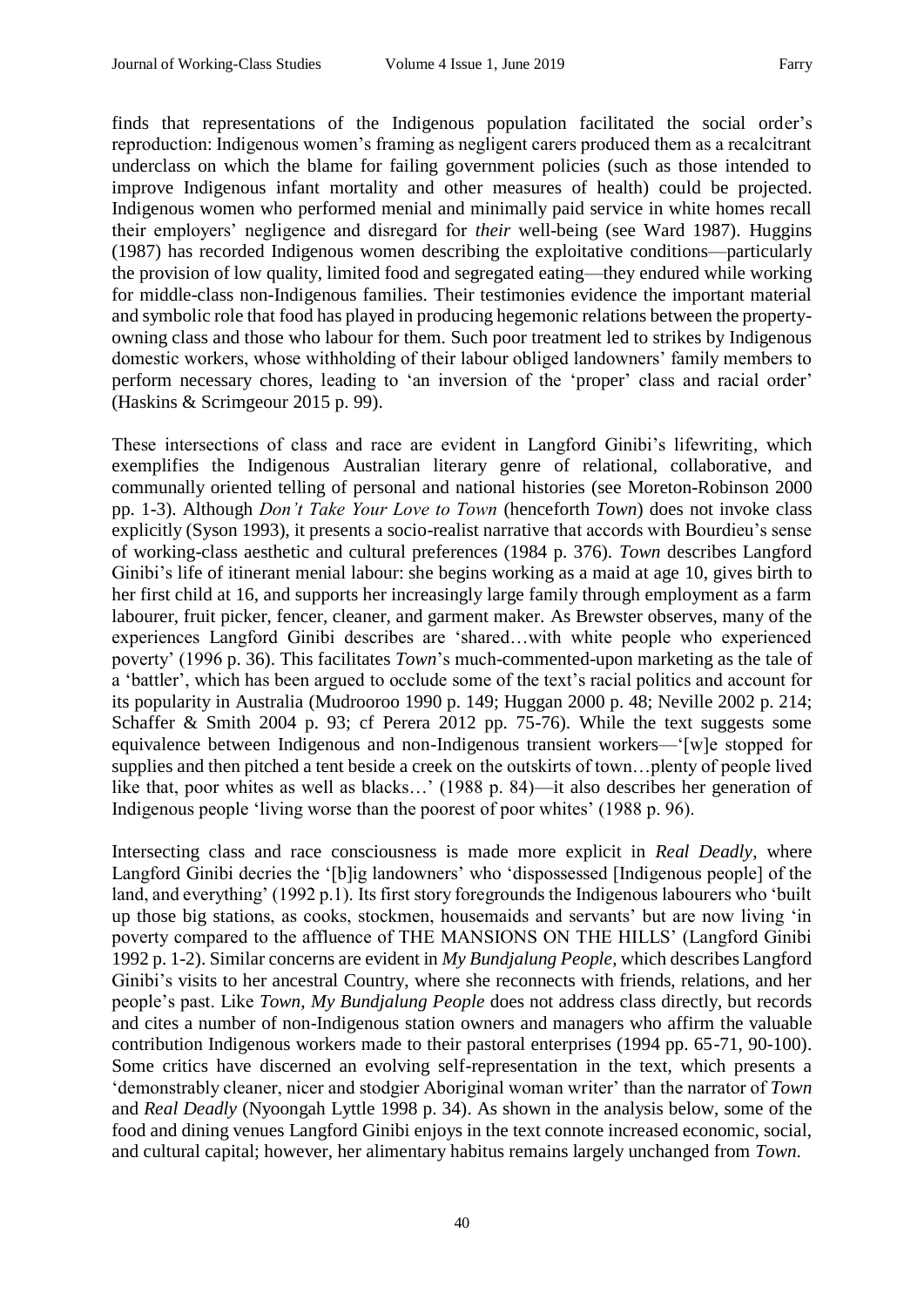1

Part of *Haunted by the Past*'s narrative involves a similar journey to Langford Ginibi's ancestral Country as those undertaken in *My Bundjalung People*, however, she now presents herself as an elder—an authority on Bundjalung language and custodian of a number of traditional stories (1999 pp. 116-119, 130-135)—rather than the more deferential and tentatively belonging character of the previous work (see 1994 pp. 139-141). This infers an increase in her cultural and social capital across Indigenous and non-Indigenous fields. The text is a collaborative telling of Langford Ginibi's son's life that foregrounds his experiences of incarceration and the criminal justice system. Returning to the point made in *Town*, it asserts that although colonial society was 'bad for poor whites…we Aboriginal people had double the amount of oppression because we were singled out for unfair treatment on the basis of race as well' (1999, p. 171). Such claims, consistent across her three book-length texts, demonstrate the need to determine the ways in which Indigenous Australian experiences correspond with and exceed Bourdieu's analysis of working class culture and the social order's reproduction.

## **The taste of necessity in Langford Ginibi's storytelling**

Langford Ginibi's frequent references to food throughout her storytelling suggest its primacy as a conjoined site of need and pleasure. The most food-centric of her texts, *Town*, contains at least one reference to food, meals, or cooking on 160 of its 269 pages. Many of these references are labour-centric accounts of procuring food and preparing meals (1988 pp. 78,83,173). Langford Ginibi also describes repeated instances of running out of food and obtaining it in socially undesirable ways: soliciting charitable donations, pawning possessions, and stealing (1988 pp. 75-76, 123-125, 210). These foreground the sense of food as need. A complementary sense of food as primary pleasure is evident in her childhood recollections of eating to excess on special occasions (1988 pp. 12-13,50), 'tucking into' chops, and 'stuffing [herself]' with wild-growing fruit (1988 pp. 16,34). In adulthood, much of the pleasure Langford Ginibi derives from food involves preparing it for others, as she wishes for a stove on which to bake things, enthuses over having access to an orchard, and proudly recounts cooking communal meals for her family and friends (1988 pp. 64,121,167,194). These pleasures are consistent with her later valorisation of Indigenous women's as nurturers and food gatherers (1994 p.  $58)^4$ .

Privation mediates and contextualises much of the pleasure Langford Ginibi obtains from food. On one occasion, the family sell the tyres from their car to purchase provisions, but their dog consumes the corned beef they had been intending to have for dinner:

[w]e had nothing left in the camp to eat and I didn't know what to do. I was six months pregnant and felt like I'd used up all my energy…I sat on a drum and stared at the grass for a while. Then it came to me. There was a farmhouse down the road apiece, with a market garden. I was too ashamed to go myself, so I sent a note with the kids saying what had happened to our meal. In a while, Billy, Pearl, and Dianne came back with fresh fruit and vegetables and a couple of chooks already cooked. I was so happy I went to thank the good people.

(1988 p. 94)

<sup>4</sup> The challenge of reconciling Langford Ginibi's aspirations with non-Indigenous feminist values manifests second wave feminism's difficulties in reconciling the disparate material circumstances and priorities of working-class and raced minority group women with those of the middle classes (Ferrier 2006). While Langford Ginibi at times decries her lack of autonomy, material deprivation leads her to covet the domestic sites—a kitchen and home—that some white middle-class women identify as sources of oppression (1988 105, 172).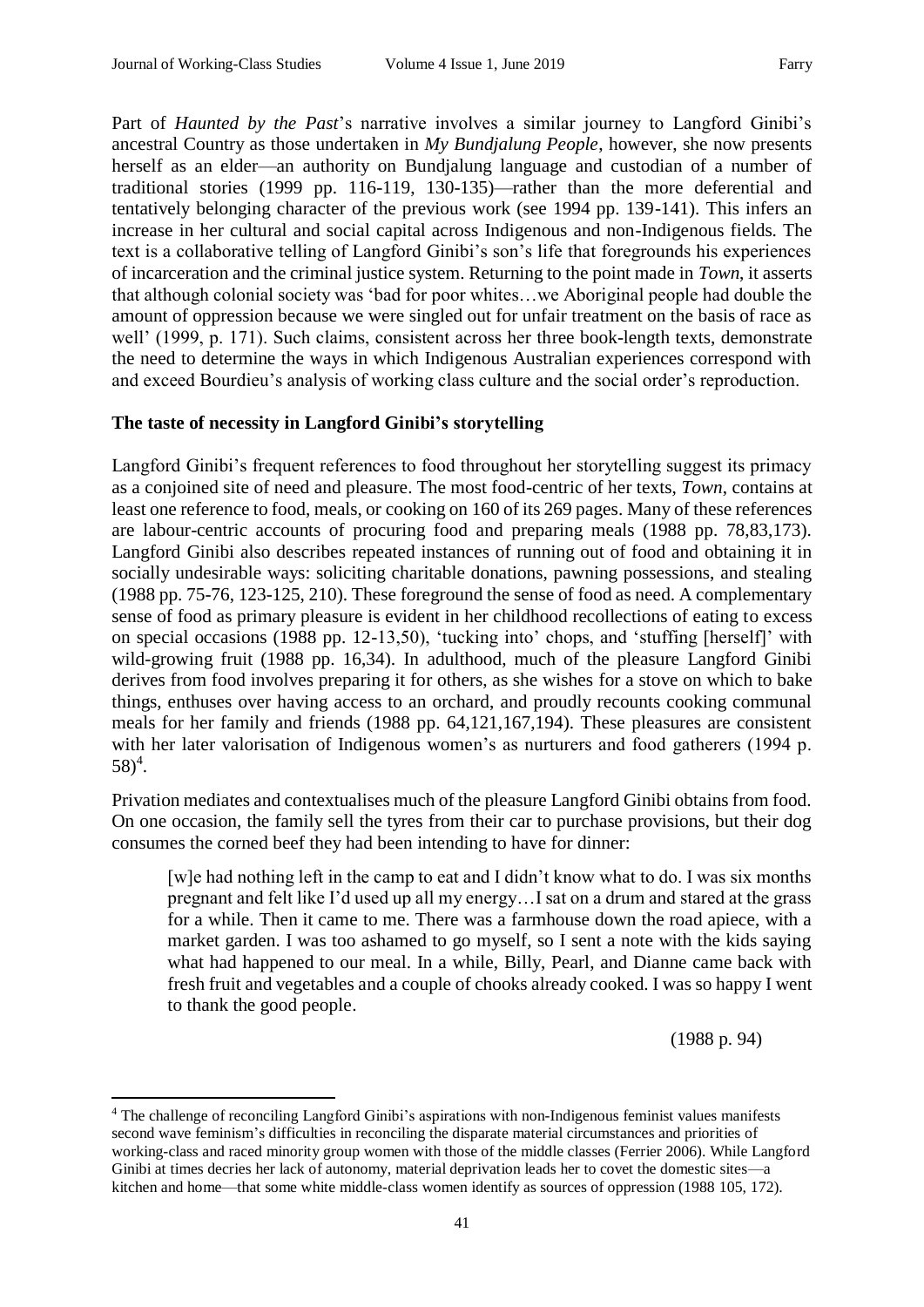.

While the taste of necessity is prevalent, on occasion the family also enjoys foods that Langford Ginibi deems luxurious:

I heard Peggy Sue barking at something and went to look. 'Bunning,' I said to the kids, 'look, its quills are up. Get me a waddy, quick.' Pearl came running with a stick and so I hit the porcupine hard on the head…I cut up potato and pumpkin and baked them beside the porcupine in the camp oven…A baked dinner called for bush sweets, so I made a scone mixture and boiled doughboys. The porcupine was a feast and after we had the doughboys with Golden Syrup (cocky's joy) poured over them.

(1988 p. 89)

Langford Ginibi's reticence about using such meals to assert symbolic capital—for instance, identifying the bunning as part of an 'authentic' Indigenous culinary tradition or of superior quality to non-Indigenous foods—means the privative context of limited economic capital and geographic isolation tends to overdetermine them as 'starvation tucker' (see Bradley 2006 p. 121). This diminishes the extent to which her sense of enjoying a luxurious meal is recognised as such.

Dualities of privation and pleasure are apparent in the alimentary habitus Langford Ginibi presents in *My Bundjalung People*, which makes reference to food, meals, or cooking on 109 of its 218 pages. Food-related childhood memories in the text's first chapter oscillate between hardship and enjoyment. Alongside pleasurable memories of coconut iceblocks and fresh fruits from local orchards, Langford Ginibi recalls the privation of rationing, spoonfuls of sulfur ingested as a laxative, and being sent to bed without dinner after breaking a basket of eggs (1994 p. 7-11). Subsequent chapters recount distressing histories of Indigenous people enduring disrupted foodways, hunger, and fatal clashes with colonists over food (1994 pp. 72,178,185). Despite recording these undesirable food-related experiences and collective memories, Langford Ginibi exhibits considerable pleasure in eating throughout the text. On more than one occasion food is used to alleviate anger and sorrow, which suggests its valency as a source of pleasure  $(1994 \text{ pp. } 13, 130)^5$ . The text reveals some distancing from food-asprimary-need: unlike *Town*, most of the meals Langford Ginibi enjoys in *My Bundjalung People* are sourced from cafés, restaurants, and the homes of friends and acquaintances she visits during her travels to Country (1994 pp. 113,145,151,184); nonetheless, as will be shown below, the alimentary habitus she records in *Town* persists.

*Haunted by the Past* contains alimentary references on only 59 of the text's 191 pages. These references are often brief and temporally or geographically locative (1999 pp. 106, 116, 136). Privation continues to contextualise and mediate the pleasure derived from food, as when Langford Ginibi describes her son 'makin [sic] up for all the good tucker he couldn't get in jail' (1999 p. 121,123). Langford Ginibi's emphasis on providing food when visiting remotedwelling relatives reiterates a sense of it as need:

I got Nobby to get some takeaways, and a couple of loaves of bread and some drinks. I never went over to Auntie's without a feed. I knew they lived in hardship all the time. Nob bought pies, hot chips and cold meats.

(1999 p. 110)

<sup>5</sup>Food as pleasure's primary is overshadowed by the text's emphasis on reconnecting with place and kin, which produces what Langford Ginibi considers 'the happiest time of my life' (1994 p. 57).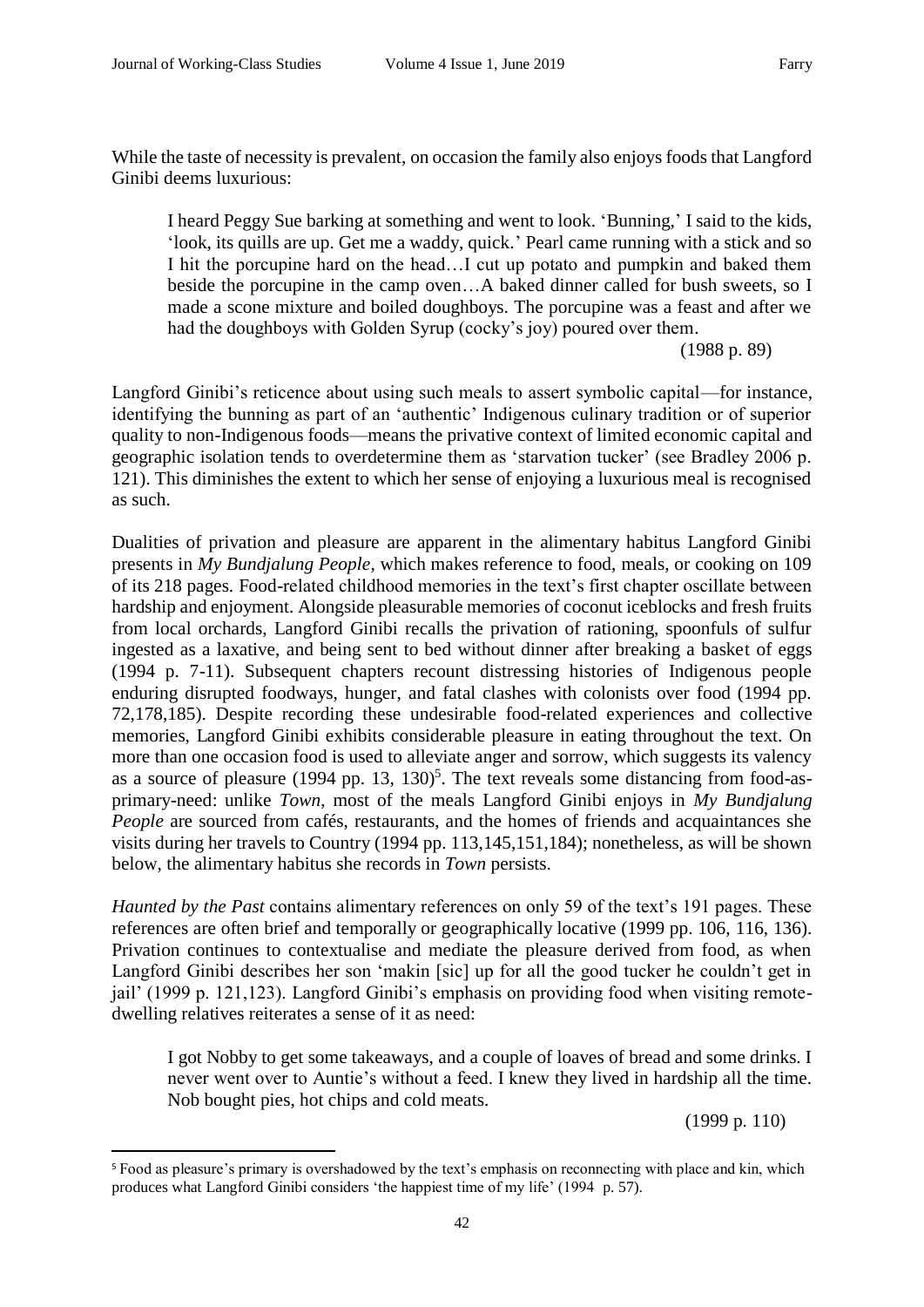Alongside the diminishing frequency of reference to procuring and preparing meals in *My Bundjalung People* and *Haunted by the Past*, Langford Ginibi's food provision suggests her location in the social field has changed as a result of the social, cultural, and economic capital accrued from her storytelling<sup>6</sup>. Despite the distinction she had earned, continuing to observe food-sharing protocols demonstrates that she retains the dispositions associated with Indigenous culture and socio-economic marginality. Food mediates her relationships with a number of the elders from whom she seeks information and permission to write about Country and its people: throughout *My Bundjalung People*, for instance, she surreptitiously passes her Aunt money 'for nunghing' (food) while requesting her attendance at cultural events or introductions to extended family members (1994 pp. 38, 110, 180). This need not be read as attempted coercion; instead it is Langford Ginibi demonstrating, through correct alimentary conduct, her connection to kin and the propriety of her writing about and representing Bundjalung. In this way, maintaining the alimentary habitus of her earlier life plays an important role in allowing her to continue to accrue capital and maintain or improve her position in Indigenous and, consequently, non-Indigenous social spheres. This suggests the relationship Bourdieu poses between class-based habitus and location in the social field needs to be attenuated in Australian settings to recognise Indigenous culture's mediating effect and the value attributed to working-class and raced cultures (see Turner & Edmonds 2002).

Consistencies of taste in *Town* and *My Bundjalung People* further demonstrate that Langford Ginibi's alimentary habitus remains fixed. Like the working classes in Bourdieu's analysis, Langford Ginibi foregrounds meals' substantiality in both texts (1988 pp. 268-269; 1994 p. 145). Size and volume are frequent and common descriptors of items of food and meals (1988 pp. 6,10-11,84,198; 1994 pp. 68,178,199). A predilection for hearty eating is evident in *My Bundjalung People*'s account of dining at an outback café, where she enjoys 'lasagna and salads and…two big plates of vegetables—it was good home-cooked food and we got stuck right into it, washing it down with coffee' (1994 p. 203). While valorising home cooking suggests a *bourgeois* perspective, Langford Ginibi's enthusiastic appraisal of eggs on toast— 'Boy I was getting spoiled! I lapped it up' (1994 p. 107)—manifests something of the partiality for plain foods that Bourdieu associates with the taste of necessity. As in *Town*, the sense that some of her meals are forms of relative luxury that the middle classes may not recognise is apparent when Langford Ginibi's travelling companion describes her as needing 'a good breakfast', which they obtain at a Red Cross café<sup>7</sup> (1994 p. 199).

Unlike the French working classes, who Bourdieu records disparaging certain types of food, Langford Ginibi and her family rarely indulge or express preferences or reservations about different meals. Aside from an incident during her childhood in which she and her young siblings refuse to eat a goanna that their Uncle kills with an axe and cooks in front of them (1988 pp. 6-7), meals are uniformly framed as desirable. For Langford Ginibi, the taste of necessity entails enthusiastically and reliably consuming whatever foods are available. Such indiscriminate eating is distinct from the omnivorousness identified as a marker of the middle class, who exhibit an 'openness to appreciating everything' rather than 'liking everything indiscriminately' (Peterson & Kern 1996 pp. 904-905). One manifestation of Langford Ginibi's indiscriminate eating is a refusal to distinguish or valorise particular foods or meals in a hierarchy according to normative bourgeois *or* proletarian values. *My Bundjalung People* 

1

<sup>&</sup>lt;sup>6</sup> In the years following *Town*'s publication, Langford Ginibi was awarded an honorary doctorate from La Trobe University, history fellowships from the New South Wales Ministry of Arts and the National Museum of

Australia, and several domestic literary awards (see Haag & Westphalen 2012 p. 2).

<sup>7</sup> Red Cross shops are charitable organisations that provide inexpensive meals, often to a homeless clientele.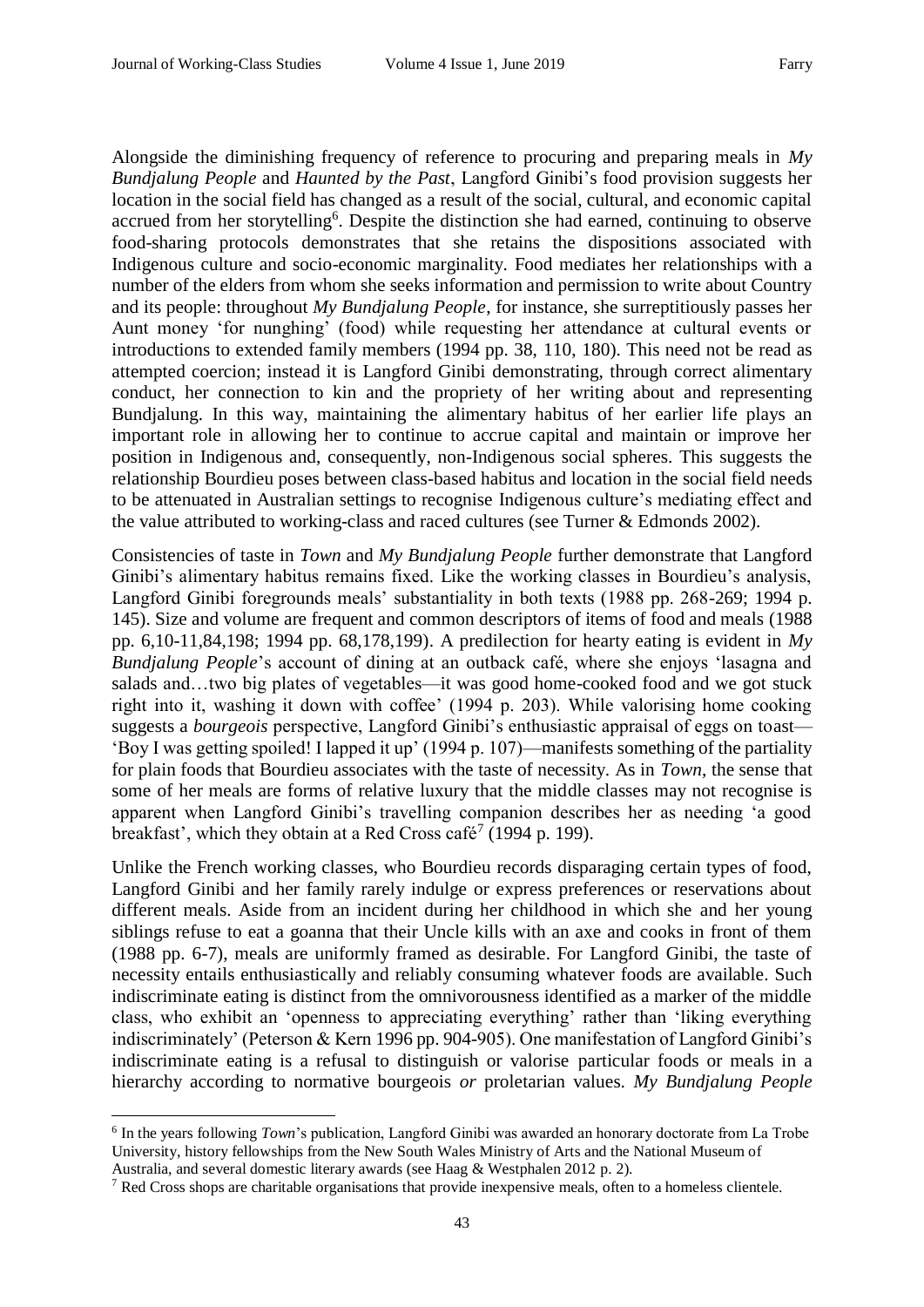mentions the 'real healthy' fare at a vegetarian restaurant (1994 p. 191), but also enthusiastically recounts the purchase and consumption of hot chips (1994 pp. 109, 131); *Haunted by the Past* segues without distinction from the 'delicious' vegetarian food that Pam Johnston, a 'deadly cook', has prepared to the 'good feed of Kentucky Fried Chicken' Langford Ginibi's son craves after his release from jail (1999 pp. 96-97). Such indiscriminate eating prevents Langford Ginibi's occasional enjoyment of luxury foods distinguishing her from exhibiting the taste of necessity in these texts. Although *Haunted by the Past*'s references to food occasionally consider variety, novelty, and the relief of a monotonous prison diet (1999 pp. 96, 125), the luxury foods it mentions, such as avocadoes, macadamia nuts, and pineapples, are not deemed to be more or less desirable than the chips and pies that she and her son eat during their journeys (1999 pp. 121, 123). Similarly, *Real Deadly* and *Mob* contain make passing references to Langford Ginibi enjoying champagne (2007 p. 253, see also 1992, p. 108), but hearty feasts of fish and chips, enjoyed on the bonnet of a car, are equally appreciated (1992 p. 77). Langford Ginibi's indiscriminate eating may be attributed to conditions of food insecurity, limited economic capital, and a large family that precludes the indulgence of individual preferences. While indiscriminate eating suggests the 'adaptation to and consequent acceptance of the necessary' that Bourdieu associates with the sub-proletariat and the taste of necessity (1984 pp. 395, 372), Langford Ginibi's reluctance to valorise or disparage luxury foods in relation to those associated with the working class is a distinct element of her alimentary habitus.

Langford Ginibi occasionally accrues social capital from her knowledge of foreign foods; however, its value is largely limited to her standing within the family: having been embarrassed in front of the children on one occasion, she recalls, 'I had to restore my dignity so I got some meat and string and showed them how to catch yabbies in the dam and later I made a curry' (1988 p. 89). Towards the end of the text, she describes cooking several foreign dishes:

…there were twenty-seven of us planning our trip to Ayers Rock. We cooked for the pensioner luncheon each month, made hot meals for the medical service staff, sold cakes, held fêtes, and eventually we had \$3000…I'd make a boiler of spaghetti sauce and cook noodles and make three dozen rolls of garlic bread and sometimes I made chow mein and it sold like hot cakes; anything to raise money.

(1988 pp. 231-2)

While this passage conveys Langford Ginibi's ability to prepare cuisine originating in or associated with other countries, the social and cultural capital that cooking across cultural boundaries affords her is curtailed by the observation that she would prepare 'anything to raise money'. This reiterates her proximity to the taste of necessity rather than of luxury. The brief, functional reference to the dishes she prepares does not invoke the conventional class markers applied to ethnicised food, such as invoking its authenticity, geographic specificity, historicity, or rarity (see Johnston & Baumann 2007); instead, the commercial emphasis reifies existing class (and racial) divisions premised on the Other's servitude (see Hage 1997). This distinguishes it from the enjoyment and knowledge of foreign cuisines that affords the middle classes distinction in Anglophonic society (see Johnston & Baumann 2014 pp. 61-112). Similarly, although Langford Ginibi consumes a considerable amount of foraged and wildcaught game in *Town* (1988 pp. 63, 83-84) she makes no overt attempt to valorise this aspect of her diet and improve her position in the social field by deploying the dominant class and culture's food discourse, which would identify such meals as more desirable than the mass produced foods perceived as constituting working-class diets (see de Solier 2013 pp. 21-23).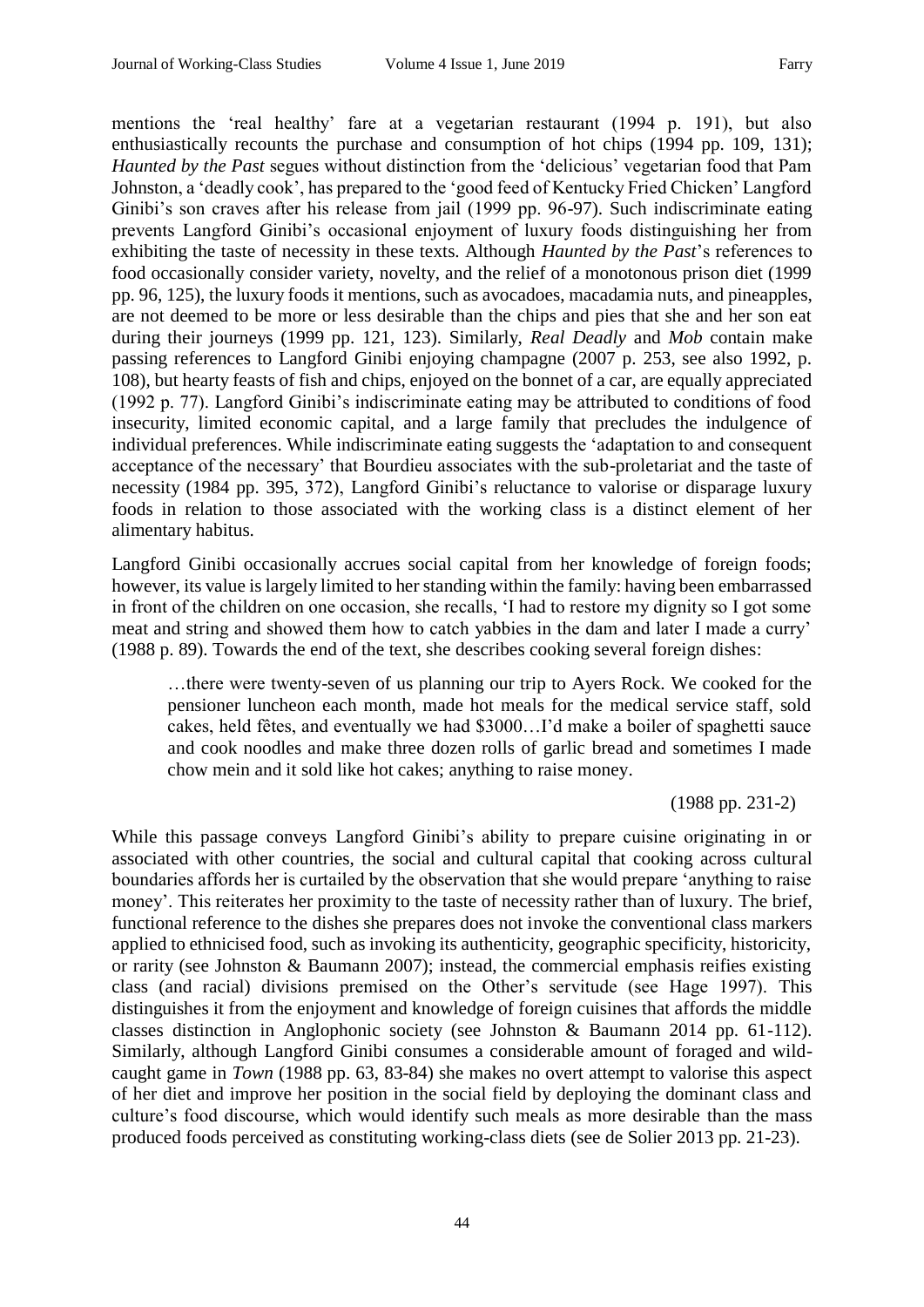1

The aspect of meals that Langford Ginibi foregrounds most frequently is the difficulties and means of procuring and preparing them. She tends to emphasise the limited facilities and provisions available rather than the qualities of the food she produces. When her daughter gets married:

[m]oney was scarce so I rallied all the mates to help with sandwiches and Bob McDonald was out the back with a boiler full of eggs, cooking them on the open fire. We had no gas. Neddy and Gert wrapped Alfoil around sandwiches and packed them in cartons. Mum and my sisters from Beaumont Street made cakes and savouries, Aunt Beryl made angel food cakes.

## (1988 p. 156)

The passage presents some of the taste of necessity's positive social elements. The communality and informality of the meal preparation suggest working-class preferences although Langford Ginibi usually attributes food-sharing practices to Indigenous rather than class-based culture and low economic capital (see 1994 p. 195)—while the disjunction between the meal's commemorative function and the paucity of fare connote the taste (or, perhaps, practise) of necessity. The passage also exhibits some of the emphasis upon form that Bourdieu attributes to the middle classes who exhibit the taste of luxury by emphasising meal-related conduct. Langford Ginibi orients her account towards the manner in which the meal is produced rather than consumed. Her capacity to prepare meals under adverse circumstances may be considered one of the 'distinctive forms of cultural competence and expertise' that Smith-Maguire proposes the working classes exhibit through food (2016 p. 16). As Brewster describes,

[r]ather than being ashamed of her struggle to survive and the measures she had to take, Langford gives it pride of place in her narrative. We learn, in the course of reading *Don't Take Your Love to Town*, how to make a firebucket, an oven from an empty four gallon drum, some metal stakes and some bricks in an inner Sydney suburb when you can't pay the gas bill…how to make damper (269), how to sterilise babies' bottles in the bush, how to live off the bush, and a shopping list of the basics you need to survive in the bush with a large family; how to fish for various kinds of fish even if you can't afford bait, and how to catch and cook porcupine.

(Brewster 1996 pp. 35-36)

Brewster apprehends these details as evidence of 'subjugated knowledges'<sup>8</sup>. She argues that revealing and recording them in autobiographical writing resists the imposition of class-based European norms that determine the appropriate subject matter of biography or novel (1996 p. 36). While Langford Ginibi's lifewriting may challenge traditional hierarchies of knowledge and cultural parameters of appropriate expression, the use of food and cooking as a political signifier and means of constructing the self has traditionally been seen as a class marker: as Anne Goldman argues, '[f]or those writers whose gender, race, or class may seem to preclude access to 'high art' and its literary forms, the very domestic and commonplace quality of cooking makes it an attractive metonym for culture' (1992 p. 172).

In terms of meal-time conduct, in accordance with Bourdieu's reading of the taste of necessity, communality, conviviality, and informality are the dominant aspects of the meals Langford

<sup>8</sup> Brewster invokes the second of Foucault's meanings of the term—those knowledges 'which are 'located low down on the hierarchy, beneath the 'required level of cognition or scientificity'' (Brewster 1996 p. 49 citing Foucault 1980 p. 82). The first sense in which Foucault defines subjugated knowledges, as 'the historical contents that have been buried and disguised' (1980 p. 81), is also appropriate to Langford Ginibi's account.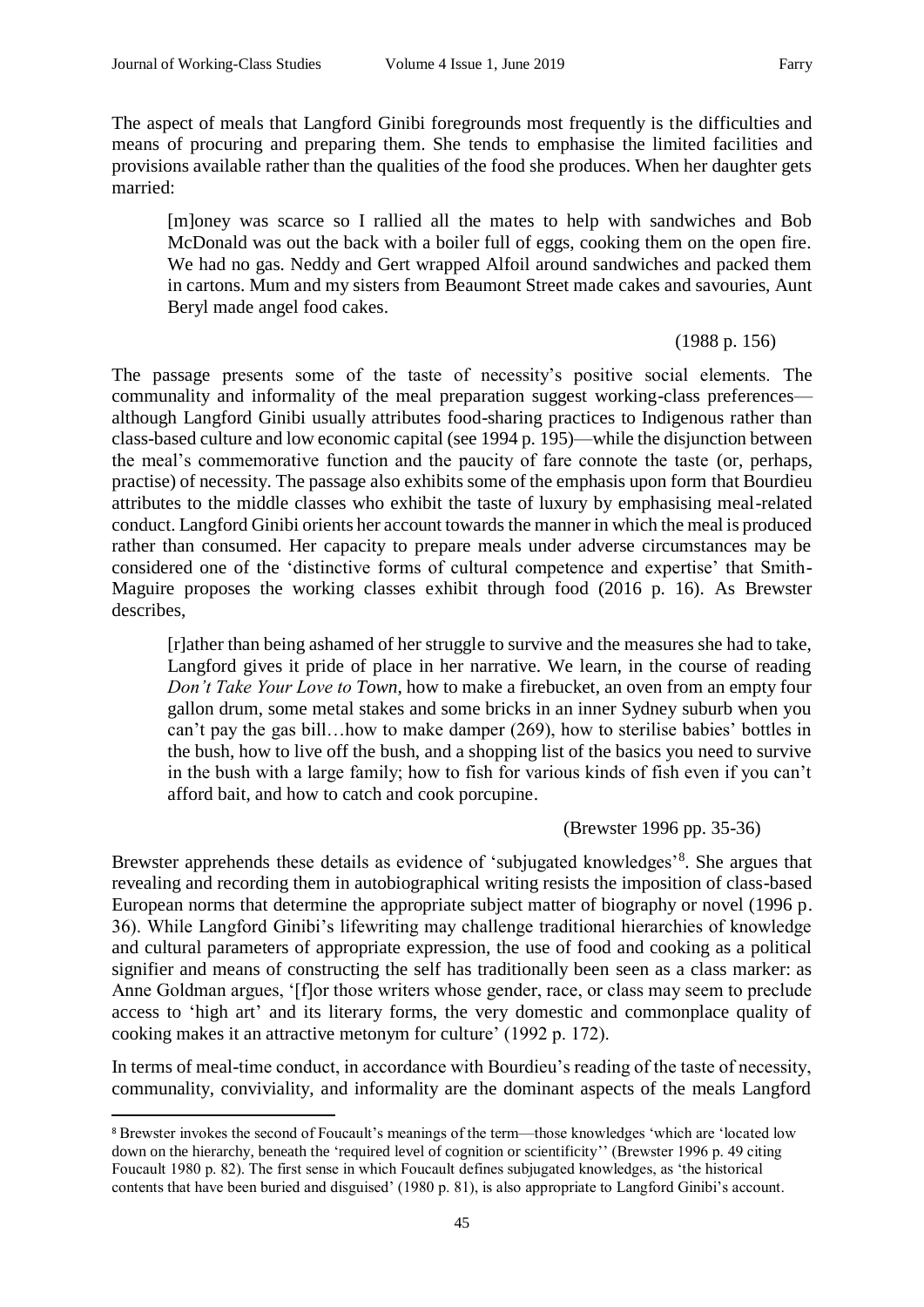Ginibi and her family enjoy. The scatological humour in which the family participates after a guest nearly cracks a tooth on a date pit in a Christmas pudding is characteristic (1988 p. 239; see also 2007 pp. 186-187). Her accounts of meals make no reference to non-Indigenous norms concerning table manners or appropriate behaviours and expressions of appetite, although she does express dismay at the conditions of a friend's house to which the family have been invited for a Christmas meal:

Neddy and I were standing out on a corner of King Street, Newtown, holding ten chooks and a leg of pickled pork, the hot sun on us, joking about what it would be like at James' place. We got ourselves, the food and the kids to Wattle Street, Ultimo, and looked in the door. Horrible mess. Without a word, Dianne and Pearl started to clean the place up and set the table. Neddy and I began cooking. As fast as I stuffed she was sewing them up and by two o'clock it was on the table, including a big ham baked.

(1988 pp. 139-40)

Langford Ginibi's more frequent refusal to observe *bourgeois* norms of food-related conduct and form renders her liable to class-based censure: one journalist's vituperative review of *Real Deadly*, which draws attention to the author's regular consumption of fast food and perceived inattention to 'creating an attractive home', is almost parodic in its performance of middleclass disdain for the working classes (Liverani 1992 p. 6). The journalist asserts that Langford Ginibi, 'seems to lack the self-regulating mechanism that normally operates in adult humans' or the 'formal education and a literary or social context within which to appraise her experiences'. She describes a gleeful food fight recounted in the text as 'pack behaviour' (Liverani 1992 p. 6). As Beagan, Power, and Chapman note, '[e]xpressions of disgust and repulsion at working-class lives entrench the middle classes as superior to the subordinate Other' (2015 p. 94). Following Pini and Privite, Langford Ginibi's unwillingness to 'express an appropriate sense of inferiority in their dealings with the middle class…explains the ferocity' of such responses (Pini & Privite 2013 p. 262). The pair go on to point out that, 'what Bourdieu (1984 p. 56) labels the violence of 'aesthetic intolerance' may be magnified for a 'group not demonstrating imitative behaviours or shame and deferential dispositions in terms of their supposed lack of appropriate capitals' (2013 p. 262). The negative review evidences how the taste of necessity determines social, economic, and cultural capital and reproduces the social order: the disciplining of Indigenous deviance in which the journalist indulges has potential material consequences: a damning review in a major broadsheet potentially diminishes the sales of a book that might otherwise help lift the author from socio-economic marginality and facilitate her upward class mobility. In accordance with Langford Ginibi's belief that Indigenous people experience greater oppression than the white working class, race explicitly colours the critique, which reiterates a civilised/savage binary and social structure in which Indigenous people are deemed to fall short of normative bourgeois standards of non-Indigenous conduct.

# **Conclusion**

Langford Ginibi's alimentary habitus has much in common with Bourdieu's description of the taste of necessity. She exhibits a strong sense of food as a primary need and pleasure and a preference for generously sized and hearty meals, which she enjoys communally and informally. This alimentary disposition persists as she garners increased social, cultural, and economic capital, although some changes do occur in her food-related conduct. In contrast to *Town*'s accounts of foraging for food and cooking on makeshift stoves, *My Bundjalung People*  and *Haunted by the Past* describe her dining in cafés and restaurants. Langford Ginibi mentions food-as-need less frequently in her later texts and performs acts of food provision more often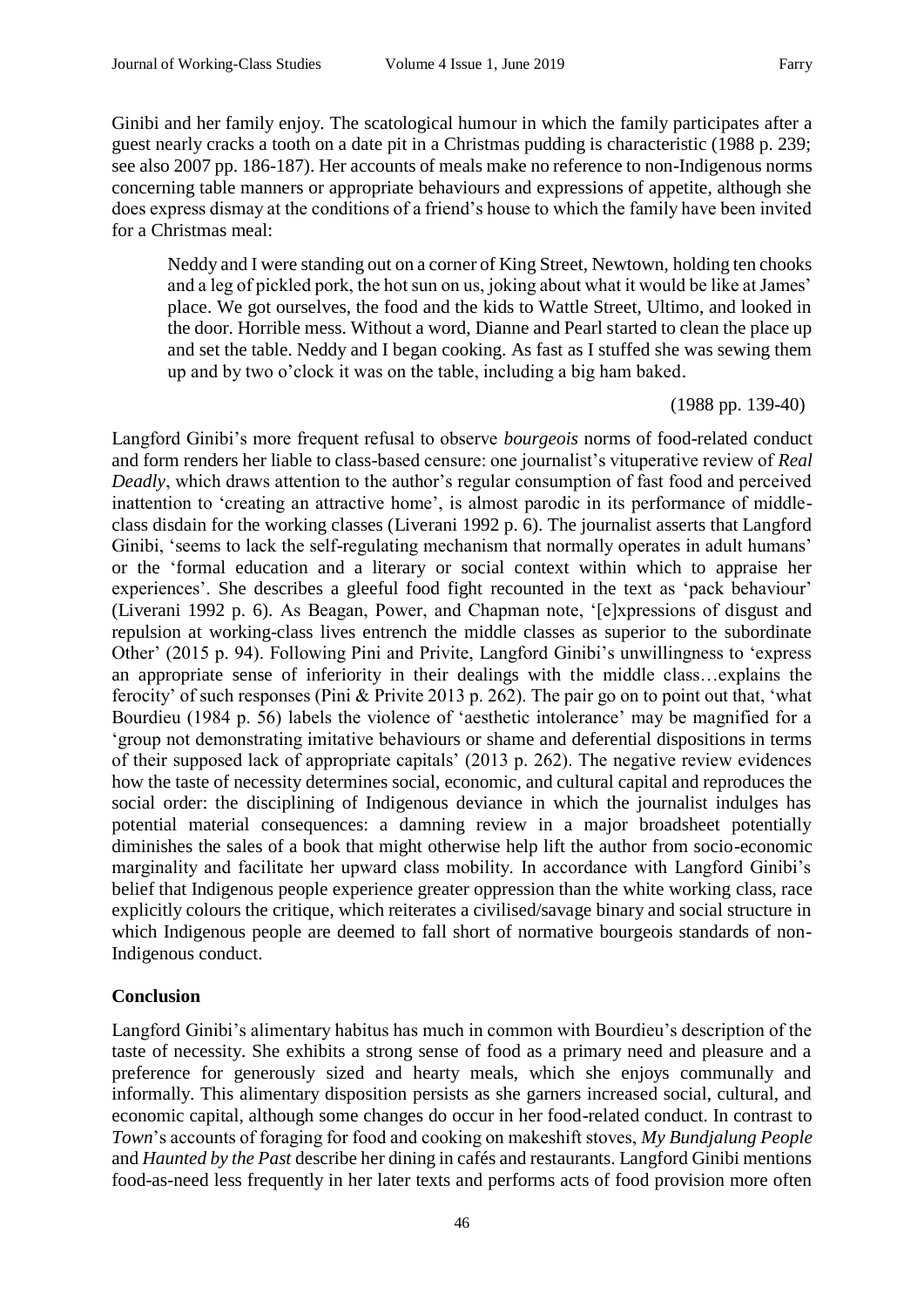than food receipt. While these behaviours manifest her increased economic capital and distance from the taste of necessity, continuing to observe food provision and sharing protocols indicates that she retains a habitus grounded in Indigenous tradition and associated conditions of social, cultural, and economic marginality. Rather than distancing herself from those possessing lesser capital, she continues to behave in accordance with their race and class-based expectations of appropriate food-related conduct.

Langford Ginibi's improved social position does not lead her to exhibit or aspire to the taste of luxury. Her texts do not reproduce *bourgeois* ways of assessing and evaluating meals or use taste in food to secure an improved position in the social order. Instead of critiquing or contesting class-based food discourse and distinctions, Langford Ginibi largely ignores them. While this resists the dominant class and culture's symbolic violence, it also facilitates readings consistent with the raced and working classes' representations as a negative foil for the tastes of those with more privileged dispositions. Langford Ginibi's indiscriminate eating is the most prominent example of what middle class discourse construes as a lack of taste. While her eating habits are omnivorous and she enjoys some luxury aliments, her practice of reliably and uniformly representing all food as desirable distinguishes her habitus from that of the middle classes. Reading Langford Ginibi's lifewriting as a primary source, however, provides an important context that allows such practices to be read positively. While her indiscriminate eating may be attributed to privative circumstances and low economic capital, it is not an unthinking or unagential practice. *Town* reveals that Langford Ginibi grapples with the possibility of relinquishing her children to the State because she cannot feed them (1988 pp.102-103). The food-related choice she makes is not between different aliments or meals, but between feeding her children and giving them up for adoption. Understood in this way, a positive case may be made for her alimentary habitus and the skills and knowledge she deploys. Her indiscriminate eating is in part the consequence of a discriminating choice.

Langford Ginibi's emphasis upon detailing the privative conditions under which she and other Indigenous people procure and prepare meals allows her to make a virtue of the survival practices that, in Bourdieu's analysis, would locate her in an undesirable position within the social order. Contrary to Bourdieu's sense that such adaptation to the necessary leads subjects to internalise tastes that reproduce their subordinate social positions, Langford Ginibi's account of her raced and working-classed disposition generates much of the economic, cultural, and social capital she acquires. This suggests that exhibiting a working-class disposition can serve as a means of improving one's position within the colonial social order. Valorising the survival tactics of Indigenous people and the resulting dispositions they exhibit may serve to gradually reshape the social order from below by restructuring the field. This strategy may be contrasted with seeking to improve one's own position by acceding to the dominant class and culture's hierarchies of dispositional taste and conduct. The potential for change to occur from below in this way suggests an important devolution of Bourdieu's argument that tastes serve to reproduce the social order.

# **Author Bio**

**Steven Farry** is a PhD candidate at the University of Melbourne's School of Culture and Communication. His research interests include Indigenous Australian literature, food studies, and biopower.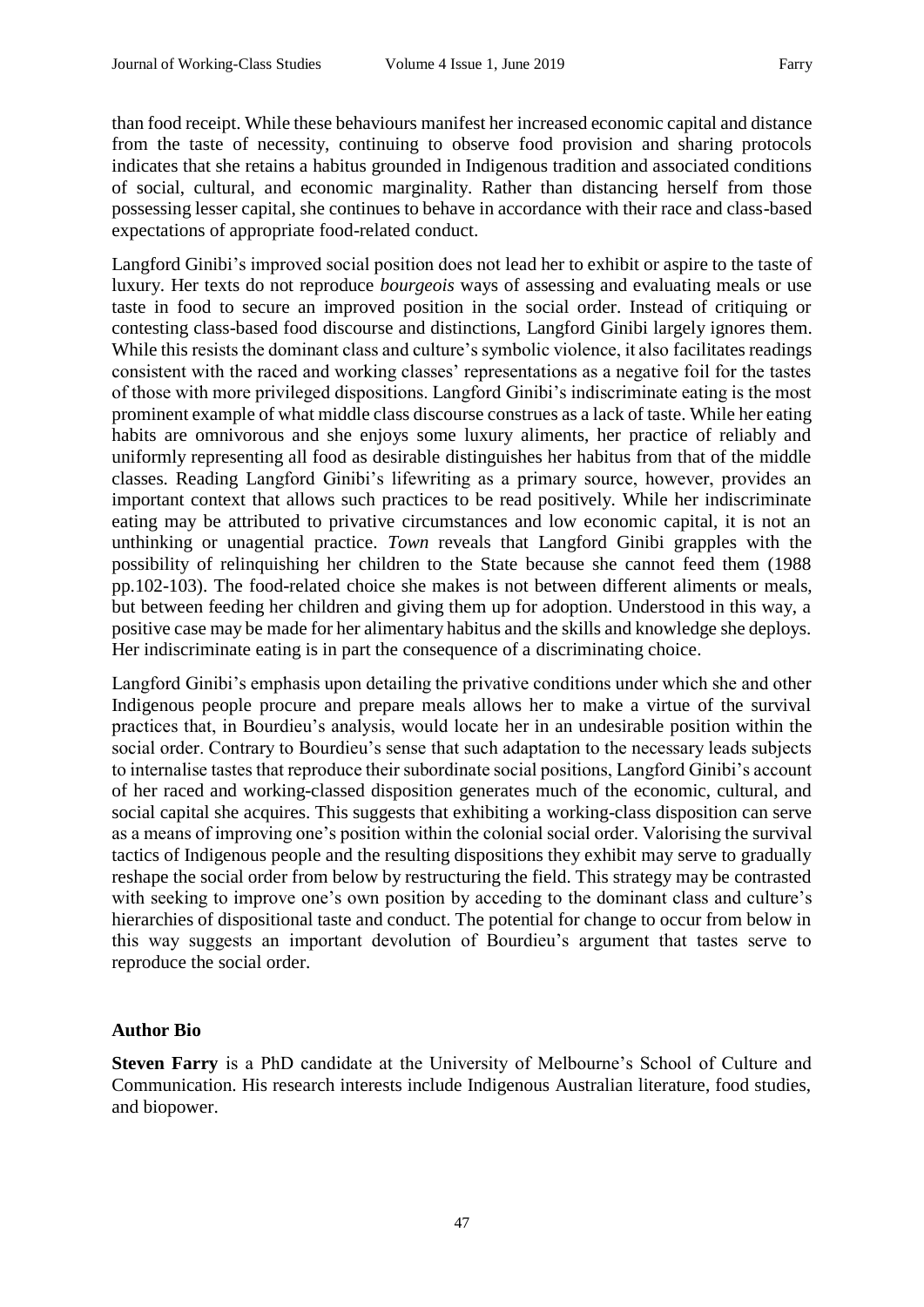#### **Bibliography**

- Armstrong, M. 2005, 'Aborigines: problems of race and class', in R. Kuhn (ed.), *Class and struggle in Australia*, Pearson Australia, Frenchs Forest, pp. 141-158.
- Atkinson, R., Taylor, E. & Walter, M. 2010, 'Burying Indigeneity: the spatial construction of reality and Aboriginal Australia', *Social & Legal Studies*, vol. 19, no. 3, pp. 311-330.
- Beagan, B., Power, E. & Chapman, G. 2015, ''Eating isn't just swallowing food': food practices in the context of social class trajectory', *Canadian Food Studies/La Revue Canadienne des Études sur l'Alimentation*, vol. 2, no. 1, pp. 75-98.
- Bennett, T., Frow, J., Hage, G. & Noble, G. 2013, 'Antipodean fields: working with Bourdieu', *Journal of Sociology*, vol. 49, no. 2-3, pp. 129–150.
- Bourdieu, P. 1984, *Distinction*, trans. R. Nice, Harvard University Press, Cambridge, MA.
- Bradley, J. J. 2006, "Same time poison, same time good tucker": the cycad palm in the south west Gulf of Carpentaria', *Journal of Australian Studies* vol. 86, pp. 121-133.
- Brewster, A. 1996, *Reading Aboriginal women's autobiography*, Sydney University Press with Oxford University Press, South Melbourne.
- Davis, J. 1986, *No sugar*, Currency Press, Sydney.
- Department of the Prime Minister and Cabinet 2019, *Closing the gap report 2019*, Commonwealth of Australia, Canberra.
- de Solier, I. 2013, 'Making the self in a material world: Food and moralities of consumption', *Cultural Studies Review* vol. 19, no. 1, pp. 9-27.
- Ferrier, C. 2006, 'So, what is to be done about the family?' *Australian Humanities Review* vol. 39–40, viewed 16 May 2019,

[<http://www.australianhumanitiesreview.org/archive/Issue-September-](http://www.australianhumanitiesreview.org/archive/Issue-September-2006/ferrier.htm)[2006/ferrier.htm](http://www.australianhumanitiesreview.org/archive/Issue-September-2006/ferrier.htm) >.

- Goldman, A. 1992, ''I am what I yam': cooking, culture, and colonialism', in Smith, S. & Watson, J. (eds), *De/colonizing the subject: the politics of gender in women's autobiography*, University of Minnesota Press, Minneapolis, pp. 169-195.
- Goodall, H. 1995, ''Assimilation begins in the home': the state and Aboriginal women's work as mothers in New South Wales, 1900s to 1960s', *Labour History* vol. 69, pp. 75-101.
- Haag, O. & Westphalen, L. 2012, 'A life for the truth: a tribute to Ruby Langford Ginibi', *The Journal of the European Association of Studies on Australia*, vol. 3, no. 1, pp. 1-7.
- Haebich, A. 1988, *For their own good: Aborigines and government in the southwest of Western Australia, 1900-1940*, University of Western Australia Press, Nedlands, Western Australia.
- Hage, G. 1997, 'At home in the entrails of the West: multiculturalism, ethnic food and migrant home-building', in Grace, H., Hage, G., Johnson, L., Langsworth, J. & Symonds, M. (eds), *Home/world: Space, community and marginality in Sydney's West*, Pluto Press, Annandale, pp. 9-153.
- Haskins, V., & Scrimgeour, A. 2015, ''Strike strike, we strike': Making Aboriginal domestic labor visible in the Pilbara pastoral workers' strike, Western Australia, 1946–1952', *International Labor and Working-Class History*, no. 88, Fall, pp. 87-108.
- Huggan, G. 2000, 'Ethnic autobiography and the cult of authenticity', *Australian Studies*, vol. 15, no. 2, pp. 37-62.
- Huggins, J. 1987, ''Firing on in the mind': Aboriginal women domestic servants in the interwar years', *Hecate*, vol. 13, no. 2, pp. 5-23.
- Johnston, J. & Baumann, S. 2007, 'Democracy versus distinction: A study of omnivorousness in gourmet food writing'. *American Journal of Sociology*, vol. 113, no. 1, pp. 165-204.
- Johnston, J. & Baumann, S. 2014, *Foodies: Democracy and distinction in the gourmet foodscape*. Routledge, New York.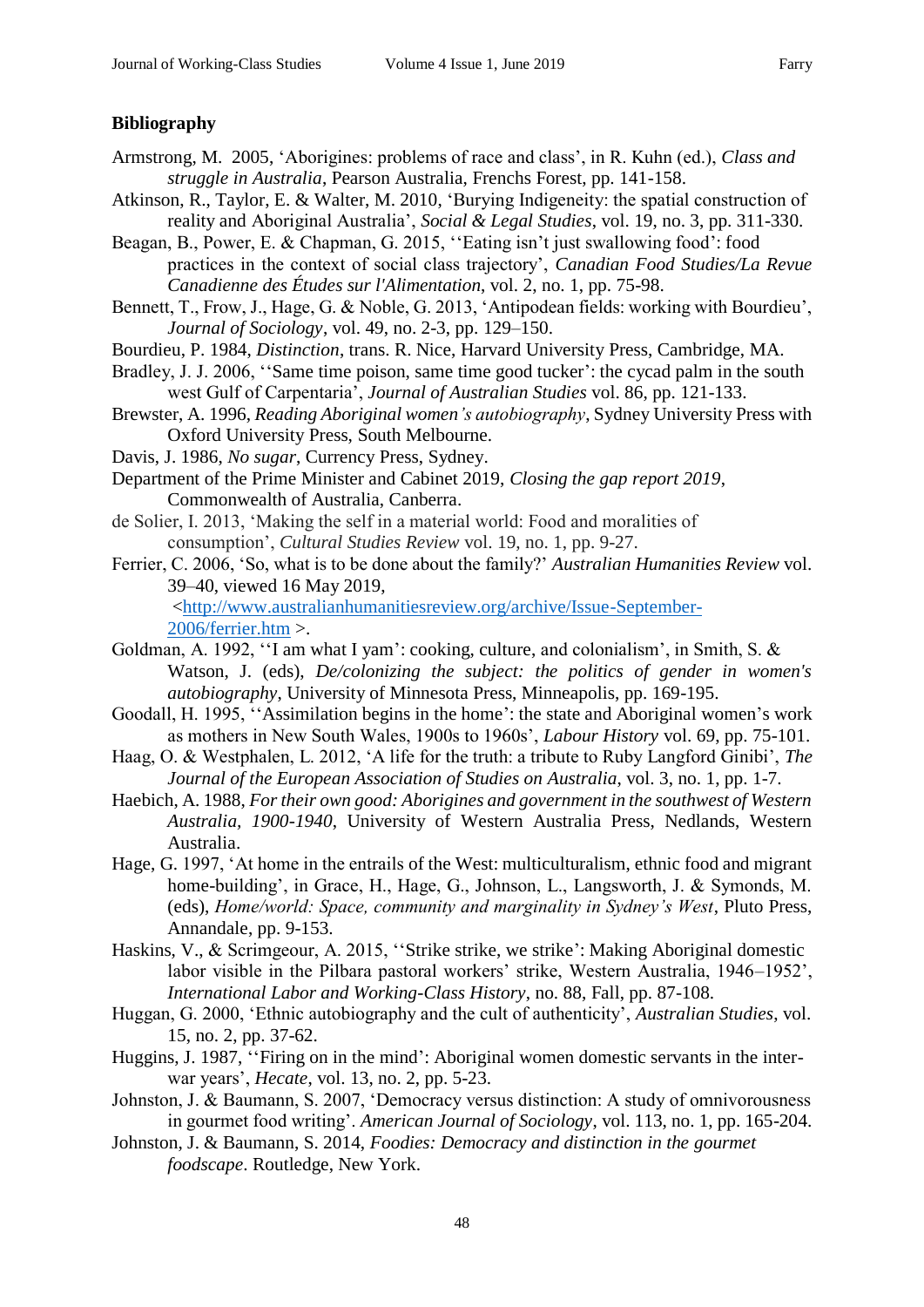- Julier, A.P. 2005, 'Hiding gender and race in the discourse of commercial food consumption', in A.V. Avakian & B. Haber (eds), *From Betty Crocker to feminist food studies: critical perspectives on women and food*, University of Massachusetts Press, Amherst & Boston, pp. 163-85.
- Kuhn, R. 2009, 'Xenophobic racism and class during the Howard years', *Marxist Interventions*, vol. 1, pp. 53-82.
- Langford Ginibi, R. 1988, *Don't take your love to town*, Penguin, Ringwood, Victoria.
- ---. 1992, *Real deadly*, Angus & Robertson, North Ryde, New South Wales.
- ---. 1994, *My Bundjalung people*, University of Queensland Press, St Lucia, Queensland.
- ---. 1999, *Haunted by the past*, Allen & Unwin, St. Leonards, New South Wales.
- ---. 2007, *All my mob*, University of Queensland Press, St Lucia, Queensland.
- Liverani, M. R. 1992, 'From outside, without insight', *The Weekend Australian* 28-29 March, A6.
- Moreton-Robinson, A. 2000, *Talkin' up to the white woman: Aboriginal women and feminism*, University of Queensland Press, St Lucia, Queensland.
- Smith-Maguire, J. 2016, 'Introduction: looking at food practices and taste across the class divide', *Food, Culture & Society*, vol. 19, no. 1, pp. 11-18.
- McGrath, A. 1995, ''Modern stone-age slavery': Images of Aboriginal labour and sexuality', *Labour History*, vol. 69, pp. 30-51.
- Mudrooroo. 1990, *Writing from the fringe: a study of modern Aboriginal literature*, Hyland House, Melbourne.
- Neville, A. 2002, ''The killing times are still with us': readings of truth in Ginibi's *Haunted by the past*', *Race and Class*, vol. 44, no. 1, pp. 124-129.
- Nyoongah Lyttle, J. 1998, 'That's Doctor Ginibi to you: hard lessons in the history and publication of Ruby Langford Ginibi', *Southerly*, vol. 58, no. 2, pp, 31-47.
- Perera, S. 2012, ''You were born to tell these stories': the edu-ma-cations of Doctor Ruby', *The Journal of the European Association of Studies on Australia* vol. 3, no. 1, pp. 74- 86.
- Peterson, R.A. & Kern, R.M. 1996, 'Changing highbrow taste: From snob to omnivore', *American Sociological Review*, vol. 61, pp. 900-907.
- Pini, B. & Previte, J. 2013, 'Bourdieu, the boom and cashed-up bogans', *Journal of Sociology*, vol. 49 no. 2-3, pp. 256-271.
- Scott, J. & Evans, R. 1996, 'The moulding of menials: the making of the Aboriginal female domestic servant in early twentieth century Queensland', *Hecate*, vol. 22, no. 1, pp.140- 157.
- Schaffer, K. & Smith, S. 2004, *Human rights and narrated lives: the ethics of recognition,* Palgrave Macmillan, New York.
- Swain, T. & Bird Rose, D. 1988, *Aboriginal Australians and Christian missions: ethnographic and historical studies*, Australian Association for the Study of Religions, Bedford Park, South Australia.
- Syson, I. 1993, ''The problem was finding the time': working class women's writing in Australasia', *Hecate*, vol. 19, no. 2, pp. 65-84.
- Turner, B.S. & Edmunds, J. 2002, 'The distaste of taste: Bourdieu, cultural capital and the Australian postwar elite', *Journal of Consumer Culture*, vol. 2 no. 2, pp. 219-239.
- Walter, M. 2009, 'An economy of poverty', *International Journal of Critical Indigenous Studies*, vol. 2, no. 1, pp. 2-14.
- Walter, M. 2015, 'The vexed link between social capital and social mobility for Aboriginal and Torres Strait Islander people', *Australian Journal of Social Issues*, vol. 50, no. 1, pp. 69-88.
- Walter, M. & Saggers, S., 2007, 'Poverty and social class', in B. Carson, T. Dunbar, R. D.